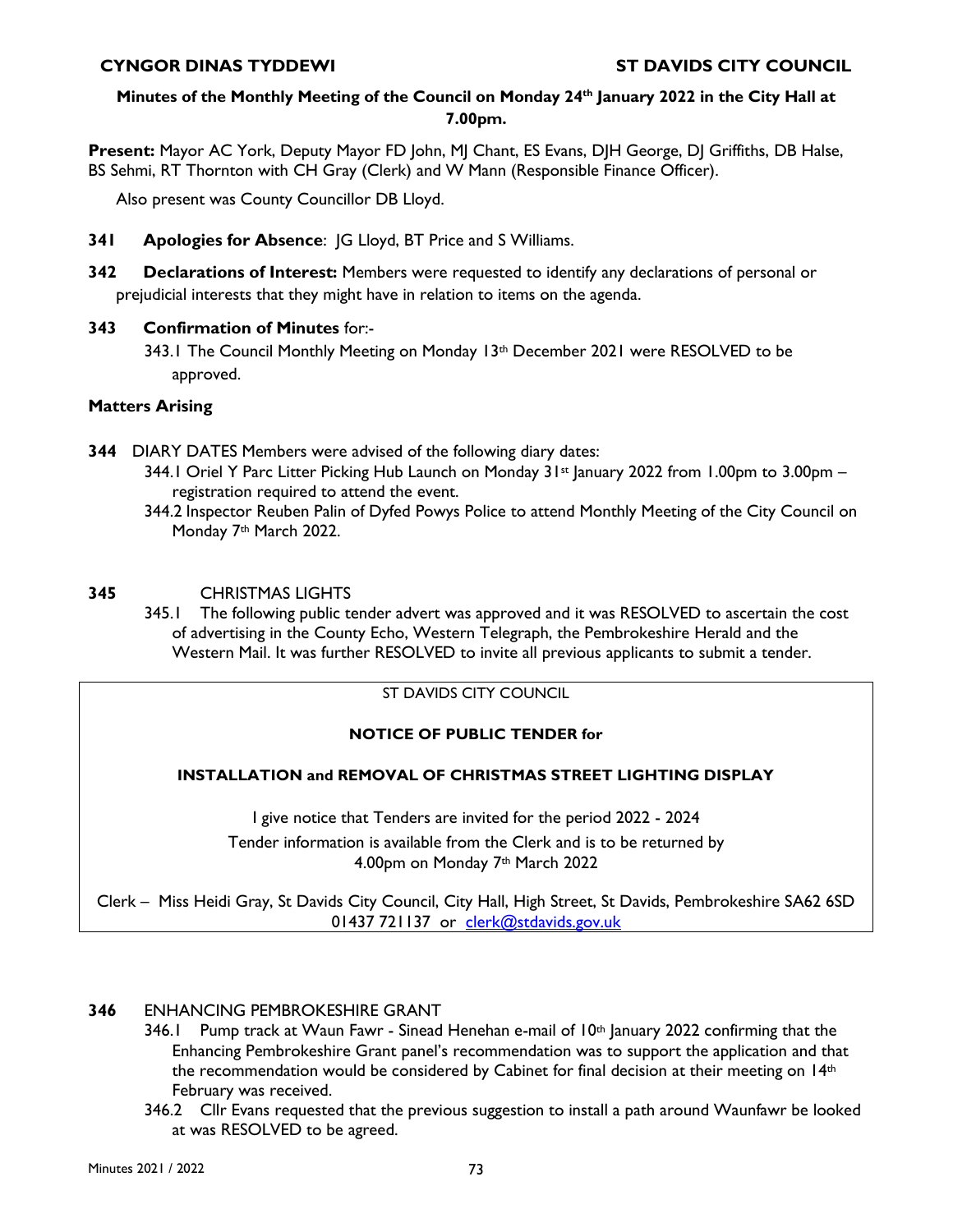- **347** TRAFFIC MATTERS
	- 347.1 Traffic management public consultation the Clerk confirmed that a response had been received and would be included on the next agenda.
- **348** COUNCIL PROPERTY Commercial dishwasher It was RESOLVED to purchase the appliance previously quoted by CSE with a 2 year warranty
- **349** QUEEN'S PLATINUM JUBILEE CELEBRATIONS 2022
	- 349.1 Beacon Lighting Ceremony to take place on Thursday 2<sup>nd</sup> June 2022 at 9.45pm at Cross Square.
	- 349.2 Dr Catrin Jones e-mail of 11<sup>th</sup> January 2022 National Lottery Awards For All was RESOLVED to be received.
	- 349.3 It was RESOLVED to form a celebratory committee to meet on  $10<sup>th</sup>$  March at 10am in the City Hall and the Clerk would invite representatives from all local groups to attend.
- **350** WELSH BLOOD SERVICE Donna Davies e-mail of 12th January 2022 advising htat het Service were keen to resume use of City Hall as donor venue was received.
	- **351** ST DAVIDS SCOUT HUT. It was RESOLVED to form a small committee comprising Cllrs York, John & Thornton plus other to volunteer) to open discussions with Scout Movement and PCC to take over Scout Hut for community events/ youth club.

#### **Accounts**

- **352** The Responsible Finance Officer confirmed that the Internal Audit for November 2021 had been completed successfully.
- **353** The Accounts for December 2021 were RESOLVED to be approved and permission was granted to pay.
	- 353.1 Heat & Light. Councillors requested that ACTUAL meter readings are taken before the anticipated fuel price increases are effected and it was RESOLVED to do so. *NB.*

*Councilors discussed whether hall rates should be reviewed to accommodate anticipated fuel cost increases – the Clerk advised Members that that these prices will need serious review to take into account the increased cost of the caretaker when a new caretaker is appointed so this review can include all material issues then*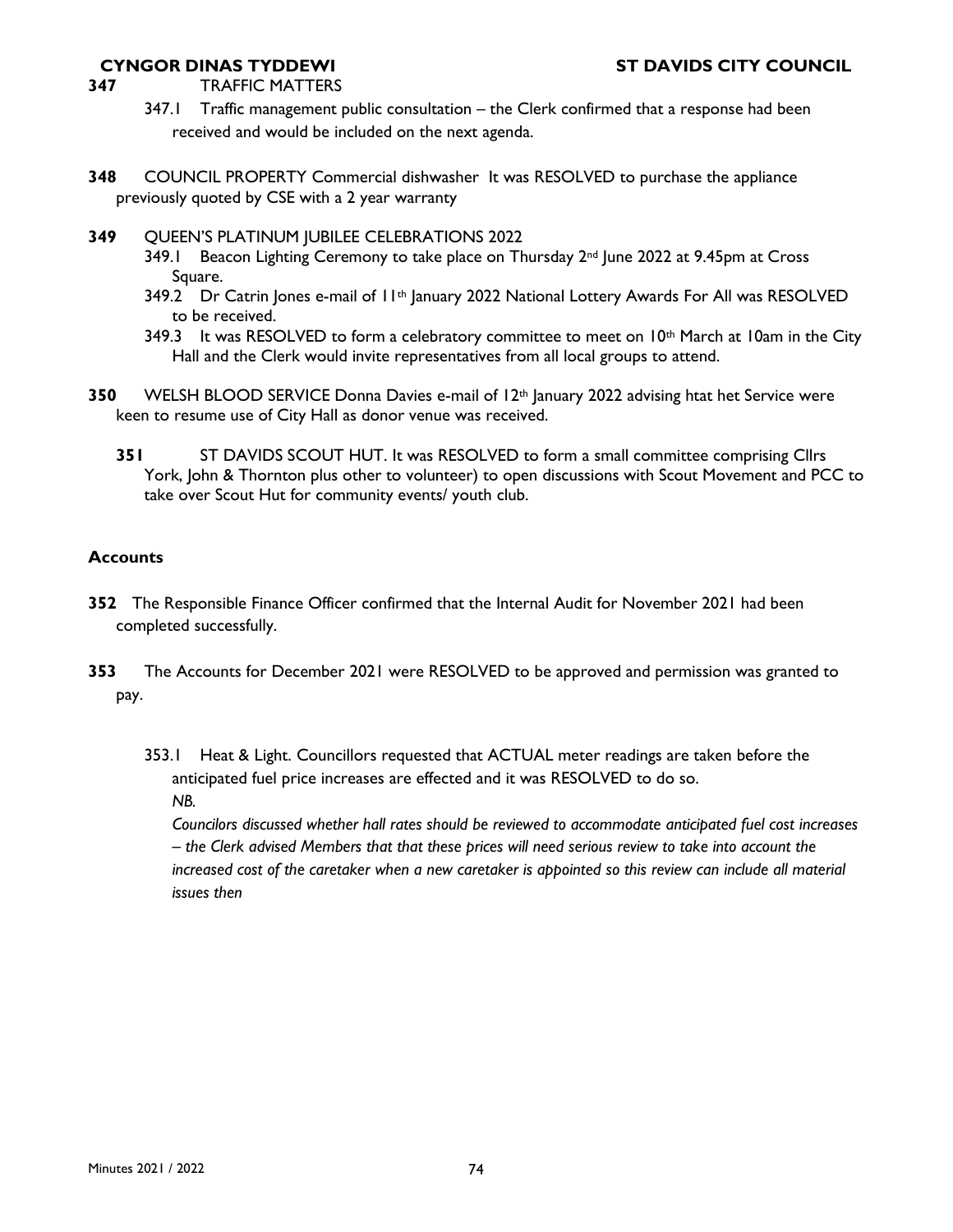|                                         | <b>INCOME AND EXPENDITURE</b> |                                  |                | <b>Dec-21</b>                                                 |  |       |
|-----------------------------------------|-------------------------------|----------------------------------|----------------|---------------------------------------------------------------|--|-------|
| <b>Current Account Balance at</b>       |                               |                                  | 31/12/2021     | £124,168.39                                                   |  |       |
|                                         |                               |                                  |                |                                                               |  |       |
| <b>INCOME</b>                           | Car Park                      |                                  | £0.00          |                                                               |  |       |
|                                         | City Hall                     |                                  | £214.50        |                                                               |  |       |
|                                         | Cafe                          |                                  | £2,400.00      |                                                               |  |       |
|                                         | Icecream Franchise            |                                  | £0.00          |                                                               |  |       |
|                                         | Market Stalls                 |                                  | £0.00          |                                                               |  |       |
|                                         | Miscellaneous                 |                                  | £0.00<br>£0.00 |                                                               |  |       |
| St Justinians                           |                               |                                  |                |                                                               |  |       |
|                                         | <b>TOTAL</b>                  |                                  | £2,614.50      |                                                               |  |       |
|                                         |                               |                                  |                |                                                               |  |       |
|                                         |                               |                                  |                |                                                               |  |       |
|                                         |                               | LGA 1972 SEC 137 20/21 £12738.00 |                | LGA 1972 Sec 214 Cemetery Maintenance                         |  |       |
|                                         | Last month's donations        |                                  | £1,500.00      | Total donated 21/22                                           |  | £0.00 |
|                                         | 2021/22                       | Total                            | £4,250.00      |                                                               |  |       |
|                                         | Balance available             |                                  | £8,488.00      |                                                               |  |       |
| <b>PAYMENTS</b>                         |                               |                                  |                |                                                               |  |       |
| Admin                                   |                               |                                  | £3,804.63      | Admin Staff Costs - including pensions                        |  |       |
|                                         |                               |                                  | £523.70        | General Office (Phone, Internet station                       |  |       |
|                                         |                               |                                  | £136.01        | <b>Bank Charges</b>                                           |  |       |
|                                         |                               |                                  | £0.00          | VAT Payment                                                   |  |       |
|                                         |                               |                                  | £1,500.00      | Donations                                                     |  |       |
|                                         |                               |                                  | £5,964.34      |                                                               |  |       |
| Whitesands                              |                               |                                  | £0.00          | Attendant's commission                                        |  |       |
|                                         |                               |                                  | £762.00        | Council Tax - Whitesands                                      |  |       |
|                                         |                               |                                  | £0.00          |                                                               |  |       |
|                                         |                               |                                  | £0.00          | Miscellaneous Rep & Mtce<br>Card Process Error Default Charge |  |       |
|                                         |                               |                                  | £762.00        |                                                               |  |       |
|                                         |                               |                                  |                |                                                               |  |       |
| <b>Play Area (including Skate Park)</b> |                               |                                  | £2,563.20      | Materials and sundries                                        |  |       |
|                                         |                               |                                  | £2,563.20      |                                                               |  |       |
|                                         |                               |                                  |                |                                                               |  |       |
| Hall & House                            |                               |                                  | £178.20        | Caretaker's salary                                            |  |       |
|                                         |                               |                                  | £768.88        | Heat & Light                                                  |  |       |
|                                         |                               |                                  | £484.00        | Council Tax - Hetc                                            |  |       |
|                                         |                               |                                  | £85.89         | Water Rates                                                   |  |       |
|                                         |                               |                                  | £58.92         | Hall Maintenance                                              |  |       |
|                                         |                               |                                  | £1,575.89      |                                                               |  |       |
|                                         |                               |                                  |                |                                                               |  |       |
| <b>Christmas Lighting</b>               |                               |                                  | £14,410.80     |                                                               |  |       |
|                                         |                               |                                  |                |                                                               |  |       |
| <b>Miscellaneous</b>                    |                               |                                  | £335.15        | Including Bees Badges                                         |  |       |
|                                         |                               |                                  |                |                                                               |  |       |
| Minutes 2021 / 2022                     |                               |                                  | 乃              |                                                               |  |       |
|                                         |                               |                                  |                |                                                               |  |       |
|                                         | <b>TOTAL</b>                  |                                  | £25,611.38     |                                                               |  |       |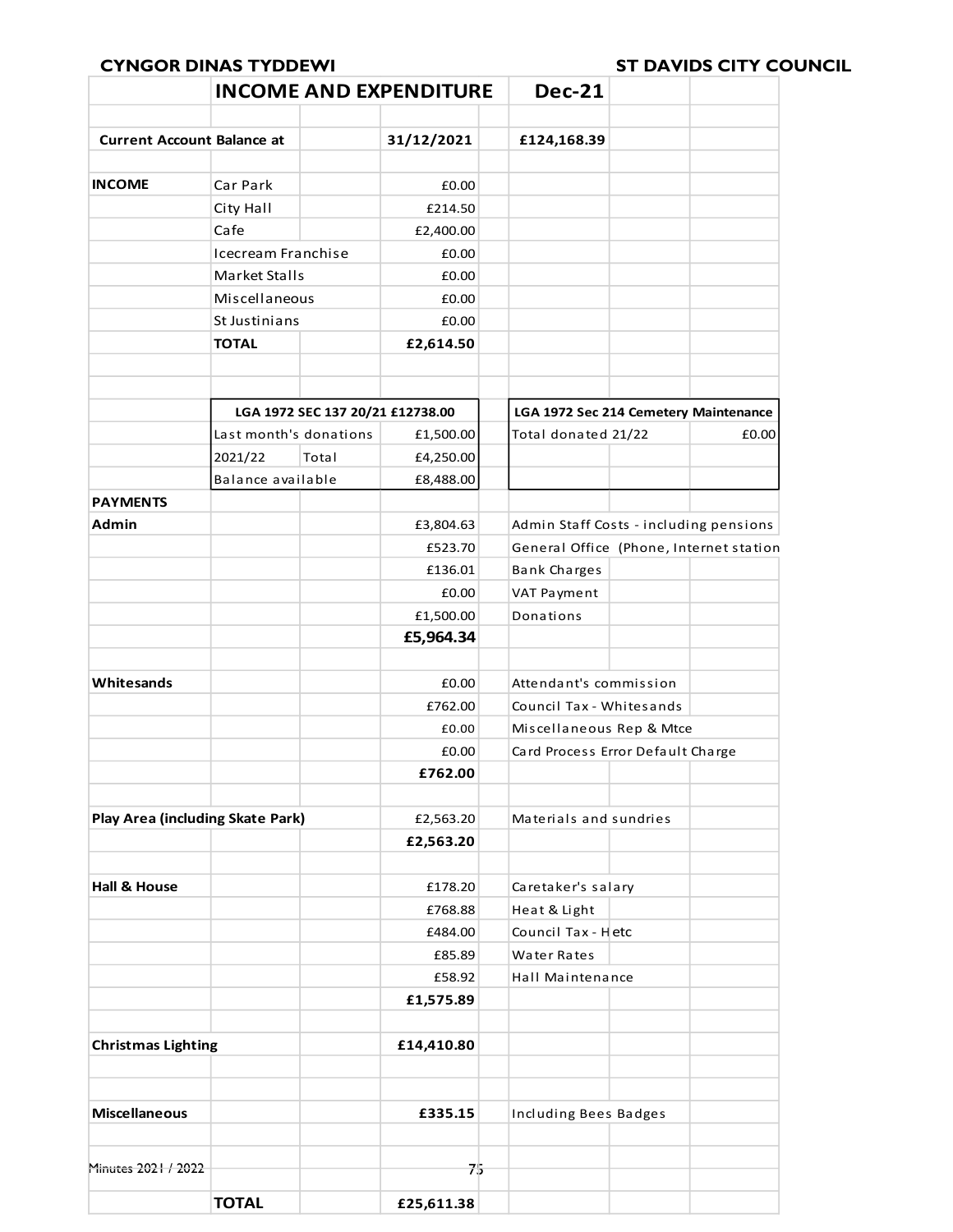#### **Correspondence**

- **354** Gill Lewis e-mail of 13th December 2021 Hedge screening at Glasfryn Road was received and it was RESOLVED ot suggest that the hedgerow be 'plashed' in future.
- **355** Gill Lewis e-mail of 10th January 2022 Trees at Waunfawr was received and the proposal RESOLVED to be supported.
- **356** Helen Steel-Ellis e-mail of 12<sup>th</sup> January 2022 Opening times for St Davids Sports Hall was recived and RESOLVE to request that more activities take place at the Hall as part of the free Winter of Wellbeing scheme.
- **357** Lynne Richards e-mail of 17th January 2022 Draft Well-being Assessment was received and Members were asked to compete it online.
- **358** Age Cymru Wales e-mail of 19th January 2022 Appeal for 2 Trustees was received.
- **359** Paul Davies e-mail of 19th January 2022 Pride in Pembrokeshire Awards was received and it was RESOLVED to nominate the winners of the Community Award 2022.

## **360 Reports from Members representing the Council**:-

- 360.1 St Davids Christmas Tree Association. Nothing to report.
- 360.2 St Davids Day Celebration Group. Date for meeting  $11<sup>th</sup>$  February at 10.30am in City Hall. 360.2.1 Dragon Parade to be held on Saturday 5th March 2022 . 360.2.2 St Davids Eisteddfod and the Historical Society exhibition have now been cancelled.
- 360.3 St Davids Day Centre for the Elderly. Nothing to report.
- 360.4 St Davids Peninsula Tourist and Traders Association. Cllr Evans advised that meeting was to take place on 16<sup>th</sup> February 2022
	- 360.4.1 Please see Becky Shaw e-mail of 16<sup>th</sup> December 2022 St Davids Cathedral Festival was received and it was RESOLVED to invite Ms Shaw to a meeting with the City Council.
- 360.5 Porthclais Harbour Authority. Nothing to report.
- 360.6 St Davids Matsieng Lesotho Link. Nothing to report.
- 360.7 Youth Drop In. Cllr John reported that the group reconvenes next week.
- 360.8 Ysgol Penrhyn Dewi Governor. Cllr Thornton reported that the Head teacher had resigned.
- 360.9 Porthstinan Boat Owners Association. Cllg Griffiths confirmed that he would chase up the outstanding toilet contribution.
- 360.10 Porthmawr Surf Life Saving Club. 360.10.1 Stuart Penfold e-mail of 20<sup>th</sup> January 2022 Rescue Water Craft and Shed was received and agreed in principle with a site visit to b earranged. 360.11 Bws Y Bobl. Nothing to report. 360.12 Music and Arts Festivals. Scheduled for  $28$ <sup>th</sup>  $-$  30<sup>th</sup> October – requested clerk send letter of tcongratulations to Simon Pearce. 360.13 Re-discovering Ancient Connections. Nothing to report. 360.14 Coffee and Chat.Cllr John reported that the group was running well. 360.15 St Davids Befrienders - People's Shed poster was reveied. 360.16 One Voice Wales. Nothing to report. 360.17 Eco Dewi/Bee Friendly – include on next agenda – bee-friendly bricks for new homes 360.17.1 Please see Climate Cymru e-mail inviting reps to meet on 10<sup>th</sup> February 2022. 360.18 Grants Funding Committee – no meetings so far - meeting arranged for 3rd February